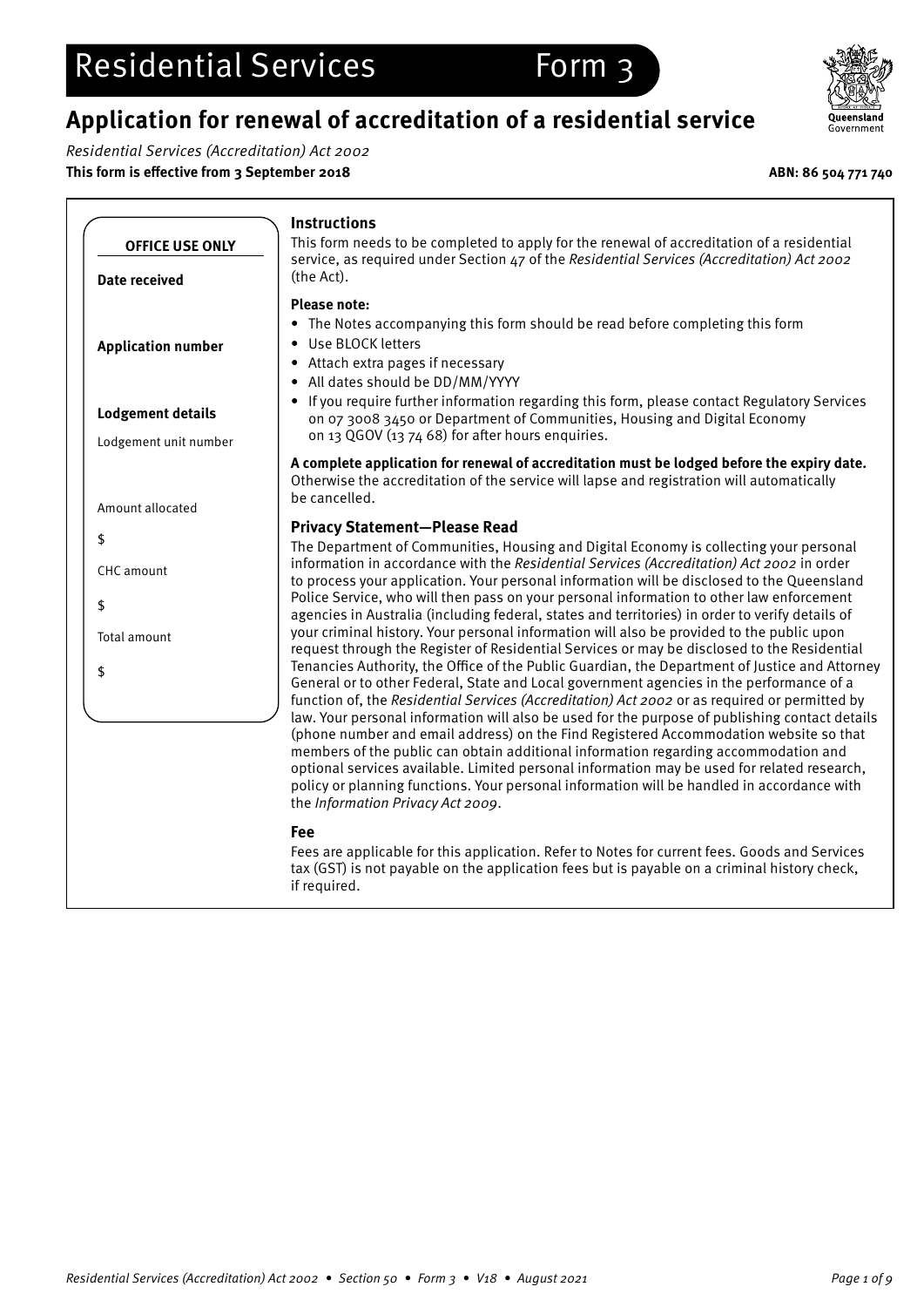| Part 1-Registered residential service premises                                                                                             |                                                                                                                                                                                          |
|--------------------------------------------------------------------------------------------------------------------------------------------|------------------------------------------------------------------------------------------------------------------------------------------------------------------------------------------|
| <b>Registered residential</b><br>service premises<br>If service is provided at more<br>than one address please submit<br>details for each. | Address at which the registered residential service is conducted                                                                                                                         |
|                                                                                                                                            | Postcode manufacture                                                                                                                                                                     |
|                                                                                                                                            | Maximum number of residents who can be accommodated in the residential service.                                                                                                          |
|                                                                                                                                            | Current registration certificate number                                                                                                                                                  |
| <b>Registered residential</b><br>service premises continued                                                                                | Has the registered residential service premises undergone any changes since the last<br>application for accreditation? Please see Notes for examples of changes you should include.      |
|                                                                                                                                            | () Yes-Please provide further information<br>No                                                                                                                                          |
|                                                                                                                                            |                                                                                                                                                                                          |
|                                                                                                                                            |                                                                                                                                                                                          |
|                                                                                                                                            |                                                                                                                                                                                          |
|                                                                                                                                            |                                                                                                                                                                                          |
|                                                                                                                                            |                                                                                                                                                                                          |
|                                                                                                                                            |                                                                                                                                                                                          |
|                                                                                                                                            |                                                                                                                                                                                          |
|                                                                                                                                            |                                                                                                                                                                                          |
|                                                                                                                                            |                                                                                                                                                                                          |
|                                                                                                                                            | Please note that Form 7: Notice of other changes should be completed where changes have occurred.                                                                                        |
| <b>Renewal details</b>                                                                                                                     | Indicate the level/s of accreditation to which this application relates. Renewal of more than<br>one level may be applied for. All residential services must hold level 1 accreditation. |
|                                                                                                                                            | Level 1 accommodation service<br>Level 2 food service                                                                                                                                    |
|                                                                                                                                            | Level 3 personal care service<br>Number of residents accommodated at the time of making this application?                                                                                |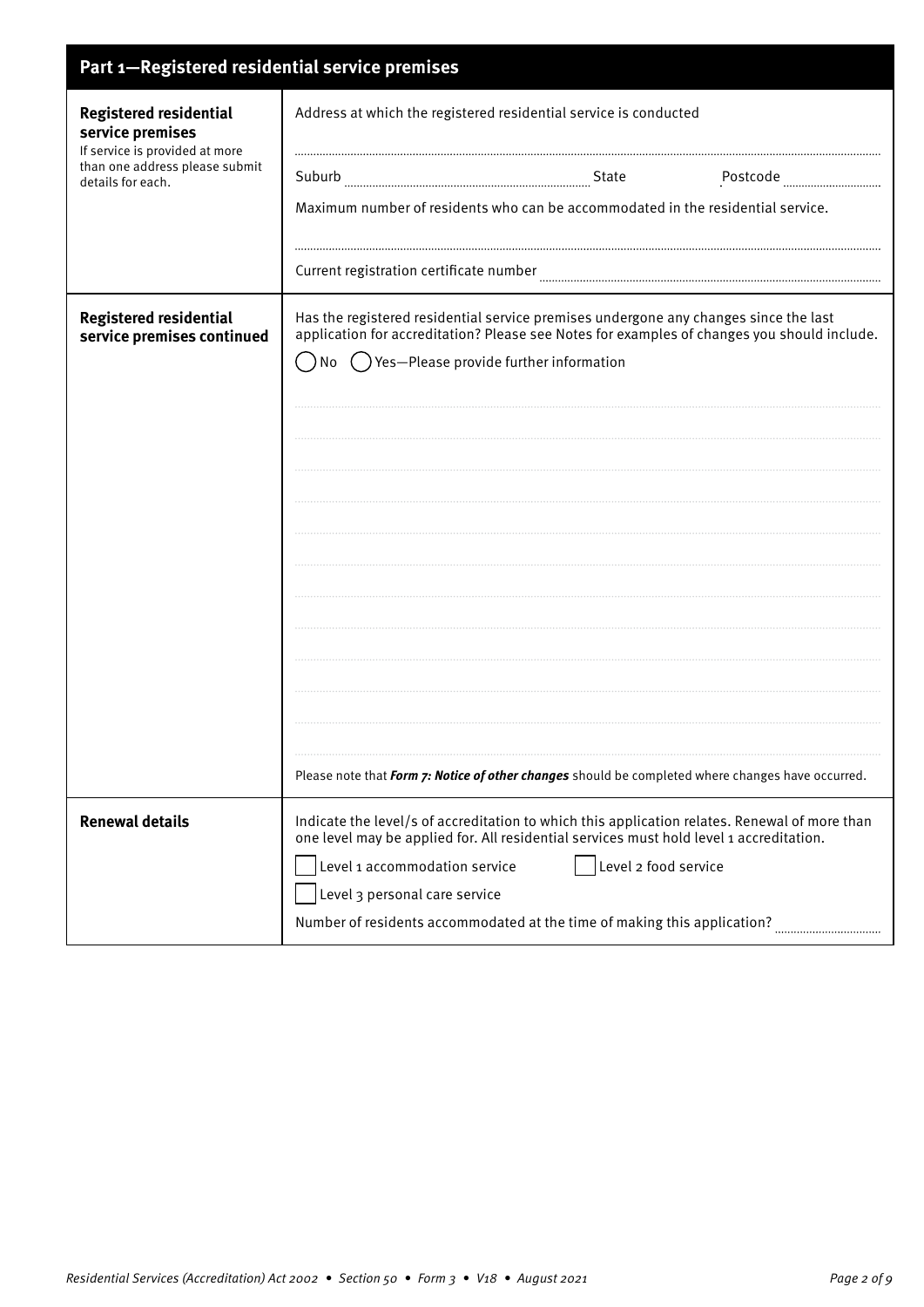| Part 2-Current service provider                                                                                                                                |                                                                                                                                                                                                                                                                                                                                                                                                           |  |
|----------------------------------------------------------------------------------------------------------------------------------------------------------------|-----------------------------------------------------------------------------------------------------------------------------------------------------------------------------------------------------------------------------------------------------------------------------------------------------------------------------------------------------------------------------------------------------------|--|
| Section 1                                                                                                                                                      | What business structure do you operate under? (please tick)<br>Sole Operator/partnership () Corporation                                                                                                                                                                                                                                                                                                   |  |
| <b>Section 2</b><br>Please complete Part 3-<br>Personal details for each person<br>listed here.<br>For the definition of 'associate'<br>please refer to notes. | Please show the full name as listed on the Certificate of Incorporation of the company.<br>Please show the full name as listed on the Certificate of Registration of a Business Name.<br>Registered Business Number (BN) [BI] [Registered Business Number)<br>Name of sole operator, all partners, corporation officers and associates as applicable<br>(if insufficient space please provide attachment) |  |
| Section 3<br><b>Head office address</b><br>Note: a post office box address is<br>not acceptable.                                                               |                                                                                                                                                                                                                                                                                                                                                                                                           |  |
| Section 4<br><b>Postal address</b>                                                                                                                             | Suburb Example 2014<br>Postcode manual processor                                                                                                                                                                                                                                                                                                                                                          |  |
| Section 5<br><b>Nominated director</b><br>Director nominated as main<br>contact                                                                                | Last name<br>First names <b>with an experimental contract of the contract of the contract of the contract of the contract of the contract of the contract of the contract of the contract of the contract of the contract of the contract of </b><br>Preferred contact method   Phone     Mobile     Email                                                                                                |  |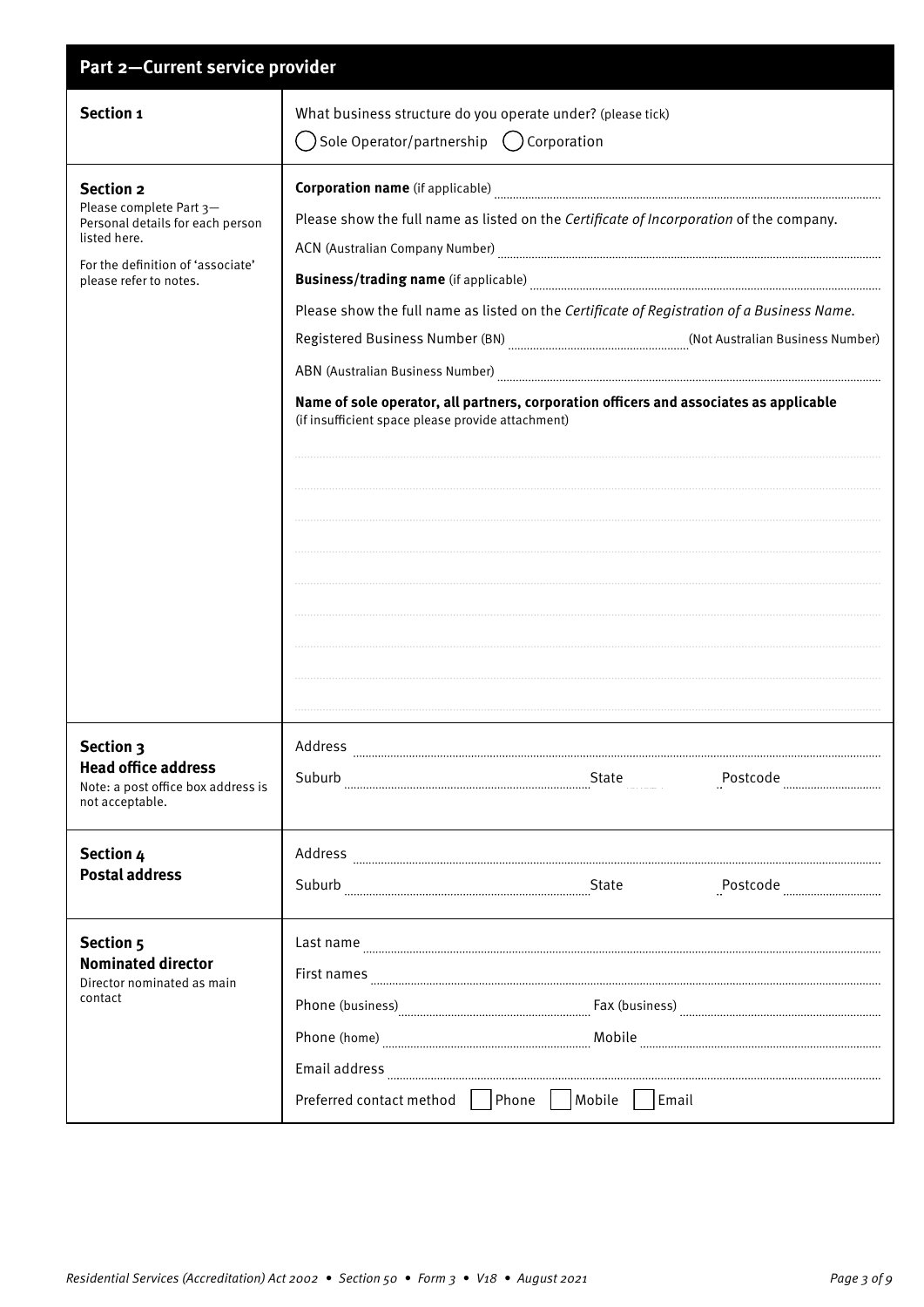| Part 3-Personal details and criminal history check<br>(to be completed for all individual service providers and associates) |                                                                                                                                                                                                                                                                                                                                                                                                                                                                 |  |
|-----------------------------------------------------------------------------------------------------------------------------|-----------------------------------------------------------------------------------------------------------------------------------------------------------------------------------------------------------------------------------------------------------------------------------------------------------------------------------------------------------------------------------------------------------------------------------------------------------------|--|
| <b>Criminal history check</b><br>and fee<br>Please copy and supply for each<br>person mentioned in Section 2<br>of Part 2.  | A criminal history check will be conducted on every person listed in Section 2 of Part 2 who<br>is an individual service provider or associate.                                                                                                                                                                                                                                                                                                                 |  |
|                                                                                                                             | Criminal history checks will be conducted in accordance with the legislation as outlined in<br>the Residential Services (Accreditation) Act 2002.                                                                                                                                                                                                                                                                                                               |  |
|                                                                                                                             |                                                                                                                                                                                                                                                                                                                                                                                                                                                                 |  |
|                                                                                                                             | The application fee does not include the criminal history check fee of \$40.00 (GST inclusive)<br>per individual applicant and associate (i.e. a company with two associates will be required<br>to pay \$80.00 being 2 x \$40.00 for the criminal history checks).                                                                                                                                                                                             |  |
| <b>Position held and name</b><br>If you have not previously                                                                 | Personal details should be photocopied and completed by EVERY person referred to<br>in Part 2, Section 2. The application will be delayed if these details are not provided.                                                                                                                                                                                                                                                                                    |  |
| supplied certified identification,<br>please supply a certified                                                             | $\bigcirc$ Sole Operator $\ \bigcirc$ Partner $\ \bigcirc$ Corporate Officer $\ \bigcirc$ Associate                                                                                                                                                                                                                                                                                                                                                             |  |
| copy of your birth certificate,<br>birth extract, passport or                                                               | Preferred title $\bigcirc$ Mr $\bigcirc$ Mrs $\bigcirc$ Ms $\bigcirc$ Miss $\bigcirc$ Other (specify)) $\ldots$                                                                                                                                                                                                                                                                                                                                                 |  |
| driver licence.                                                                                                             |                                                                                                                                                                                                                                                                                                                                                                                                                                                                 |  |
|                                                                                                                             |                                                                                                                                                                                                                                                                                                                                                                                                                                                                 |  |
|                                                                                                                             |                                                                                                                                                                                                                                                                                                                                                                                                                                                                 |  |
|                                                                                                                             | Have you ever been known by any other names?                                                                                                                                                                                                                                                                                                                                                                                                                    |  |
|                                                                                                                             |                                                                                                                                                                                                                                                                                                                                                                                                                                                                 |  |
|                                                                                                                             | Residential address Entertainment and the contract of the contract of the contract of the contract of the contract of the contract of the contract of the contract of the contract of the contract of the contract of the cont                                                                                                                                                                                                                                  |  |
|                                                                                                                             | Suburb Electronic Contract Contract Contract Contract Contract Contract Contract Contract Contract Contract Contract Contract Contract Contract Contract Contract Contract Contract Contract Contract Contract Contract Contra                                                                                                                                                                                                                                  |  |
| <b>Suitability</b>                                                                                                          | Do you have any convictions less than five years old?                                                                                                                                                                                                                                                                                                                                                                                                           |  |
| Disclosure of previous<br>convictions does not                                                                              | $\bigcap$ No $\bigcap$ Yes-Please attach details                                                                                                                                                                                                                                                                                                                                                                                                                |  |
| automatically disqualify you from<br>being involved in the operation<br>of a residential service.                           | Do you have any convictions greater than five years old where the sentence imposed was<br>30 months imprisonment or greater?                                                                                                                                                                                                                                                                                                                                    |  |
| However, ongoing failure to<br>disclose convictions may                                                                     | () Yes-Please attach details<br>No                                                                                                                                                                                                                                                                                                                                                                                                                              |  |
| result in service registration<br>being cancelled.                                                                          | Have you ever been bankrupt or taken advantage of a law about bankrupt or insolvent<br>debtors (as a debtor)?                                                                                                                                                                                                                                                                                                                                                   |  |
| A criminal history check will be<br>conducted in accordance with                                                            | () Yes-Please attach details<br>No                                                                                                                                                                                                                                                                                                                                                                                                                              |  |
| the Act.                                                                                                                    | Have you ever had an application refused or cancelled under the Residential Services<br>(Accreditation) Act 2002 or similar Act of any state, territory or country?                                                                                                                                                                                                                                                                                             |  |
|                                                                                                                             | No ( ) Yes—Please attach details                                                                                                                                                                                                                                                                                                                                                                                                                                |  |
|                                                                                                                             | In signing this application, I consent to a national criminal history check being conducted<br>by the Queensland Police Service (QPS) and for QPS and other Australian police services<br>to disclose criminal history information and any impending charges to the Department of<br>Communities, Housing and Digital Economy. I understand any disclosures will be subject to<br>applicable Commonwealth, state or territory legislation and/or police policy. |  |
| Sign here $\overrightarrow{\phantom{a}}$                                                                                    | I have checked the answers I have given in this part and state that they, and the additional<br>documents provided, are true and correct in every detail.                                                                                                                                                                                                                                                                                                       |  |
|                                                                                                                             | Date<br>DD / MM / YYYY                                                                                                                                                                                                                                                                                                                                                                                                                                          |  |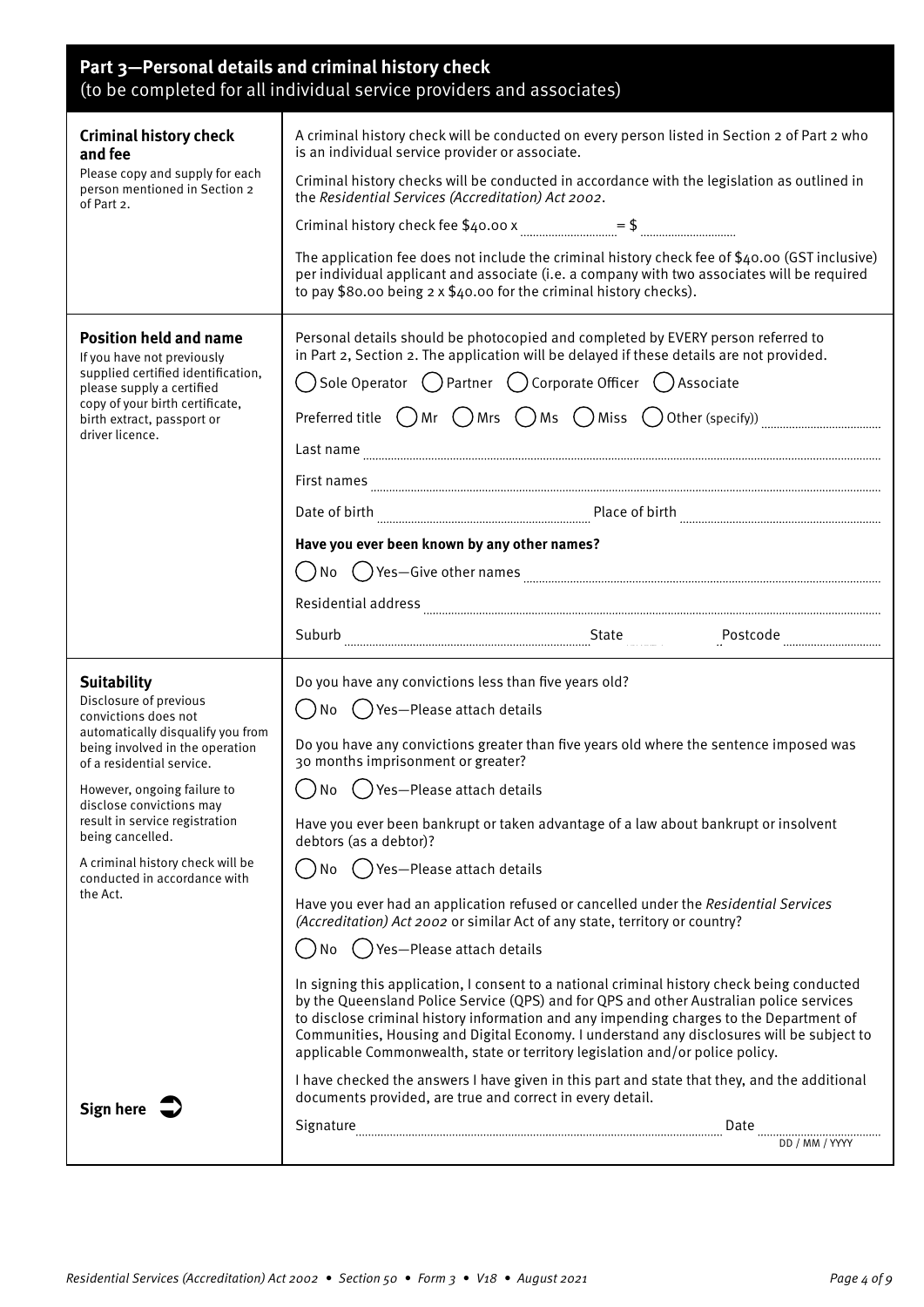### **Part 4—Checklist and declaration**

| <b>Check list and declaration</b>                                                                                                                          | Have you completed the following?                                                                                                                                                                                                                                                                                                                                                                                                                            |
|------------------------------------------------------------------------------------------------------------------------------------------------------------|--------------------------------------------------------------------------------------------------------------------------------------------------------------------------------------------------------------------------------------------------------------------------------------------------------------------------------------------------------------------------------------------------------------------------------------------------------------|
| $N/A = Not Applied.$                                                                                                                                       | I have read all the accompanying Notes for this form                                                                                                                                                                                                                                                                                                                                                                                                         |
|                                                                                                                                                            | I have completed all relevant parts of the form                                                                                                                                                                                                                                                                                                                                                                                                              |
|                                                                                                                                                            | I have enclosed a fire safety management plan for the building/s in which the<br>residential service is conducted.                                                                                                                                                                                                                                                                                                                                           |
|                                                                                                                                                            | I have enclosed a Building Compliance Notice stating that each of the premises<br>in which the residential service is being conducted complies with the prescribed<br>building requirements.                                                                                                                                                                                                                                                                 |
|                                                                                                                                                            | I have listed suggested areas for improvement since last accreditation                                                                                                                                                                                                                                                                                                                                                                                       |
|                                                                                                                                                            | I have enclosed any amended procedures, policies or forms since the last<br>accreditation audit.                                                                                                                                                                                                                                                                                                                                                             |
|                                                                                                                                                            | I have enclosed a certified copy of a birth certificate, birth extract, passport or drivers<br>licence-for each individual applicant and associate (if you have not previously supplied).                                                                                                                                                                                                                                                                    |
|                                                                                                                                                            | I have enclosed the appropriate fee of \$33.95 per resident for renewal of the<br>accreditation of a residential service and \$40.00 per applicant and associate for<br>criminal history checks (if required).                                                                                                                                                                                                                                               |
|                                                                                                                                                            | I have checked the answers I have given on this form and state that they, and the<br>additional documents provided, are true and correct in every detail to the best of<br>my knowledge.                                                                                                                                                                                                                                                                     |
| Applicant/s sign here                                                                                                                                      |                                                                                                                                                                                                                                                                                                                                                                                                                                                              |
| Please attach separate sheet for<br>additional signatures.                                                                                                 | Position manufacture movider/s)                                                                                                                                                                                                                                                                                                                                                                                                                              |
| For corporation-<br>1 x director and 1 x director or<br>secretary unless you are a sole<br>director-see section 127 of the<br>Corporations Act 2001 (Cth). | $\begin{minipage}{.45\textwidth} \begin{tabular}{p{0.8cm}p{0.8cm}p{0.8cm}} \hline 0.0 & 0.00 & 0.00 & 0.00 & 0.00 & 0.00 & 0.00 & 0.00 & 0.00 & 0.00 & 0.00 & 0.00 & 0.00 & 0.00 & 0.00 & 0.00 & 0.00 & 0.00 & 0.00 & 0.00 & 0.00 & 0.00 & 0.00 & 0.00 & 0.00 & 0.00 & 0.00 & 0.00 & 0.00 & 0.$                                                                                                                                                              |
|                                                                                                                                                            |                                                                                                                                                                                                                                                                                                                                                                                                                                                              |
| Sign here $\sqrt{\phantom{a}}$                                                                                                                             | Position manufacture movider/s)                                                                                                                                                                                                                                                                                                                                                                                                                              |
|                                                                                                                                                            | $\begin{minipage}[c]{0.9\linewidth} \textbf{Date} \end{minipage}[ \begin{tabular}[c]{0.9\linewidth} \textbf{Date} \end{tabular} \caption{The \textit{untrivial} \textit{t} \textit{t} \textit{t} \textit{t} \textit{t} \textit{t} \textit{t} \textit{t} \textit{t} \textit{t} \textit{t} \textit{t} \textit{t} \textit{t} \textit{t} \textit{t} \textit{t} \textit{t} \textit{t} \textit{t} \textit{t} \textit{t} \textit{t} \textit{t} \textit{t} \textit{$ |
|                                                                                                                                                            | ${\Large \bf Signed} \label{thm:nonlinear} {\small \bf Signed} \label{thm:nonlinear}$                                                                                                                                                                                                                                                                                                                                                                        |
|                                                                                                                                                            | Position manufacture movider/s)                                                                                                                                                                                                                                                                                                                                                                                                                              |
|                                                                                                                                                            | DD / MM / YYYY                                                                                                                                                                                                                                                                                                                                                                                                                                               |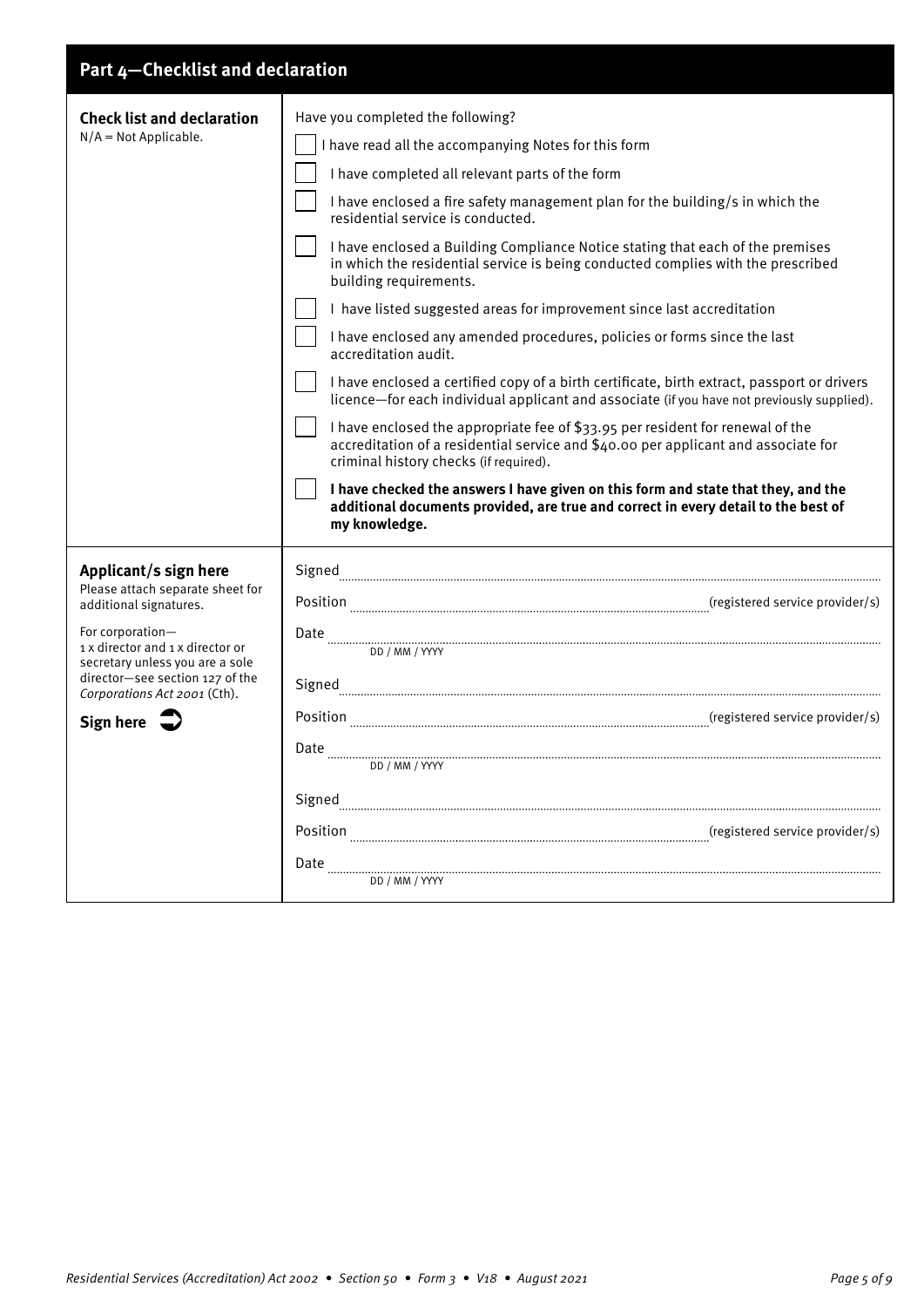| Part 5-Lodgement and payment details |                                                                                                                                                                                                          |
|--------------------------------------|----------------------------------------------------------------------------------------------------------------------------------------------------------------------------------------------------------|
| Lodgement                            | Please post the completed application, any supporting documentation and fees to the<br>address below.                                                                                                    |
|                                      | By mail:<br><b>Regulatory Services</b><br>Department of Communities, Housing and Digital Economy<br>GPO Box 690<br>Brisbane QLD 4001.                                                                    |
|                                      | If you would like more information regarding this application, contact Regulatory Services on<br>07 3008 3450, email regulatoryservices@chde.qld.gov.au, or visit our website at<br>www.chde.gld.gov.au. |
|                                      | After hours enquiries can be made to the Department of Communities, Housing and Digital<br>Economy on 13 QGOV (13 74 68).                                                                                |
| <b>Payment Details</b>               | $\bigcap$ Money Order $\bigcap$ Cheque $\bigcap$ BPOINT                                                                                                                                                  |
|                                      | Please make money order or cheque payable to Regulatory Services. Pay via BPOINT at<br>www.bpoint.com.au/pay/DHPWREGULATORYSERVICES<br>Biller Code: 1655521                                              |
|                                      | A receipt will not be issued unless specifically requested.                                                                                                                                              |

**If you have completed and checked all fields use this button to PRINT & SIGN NOW**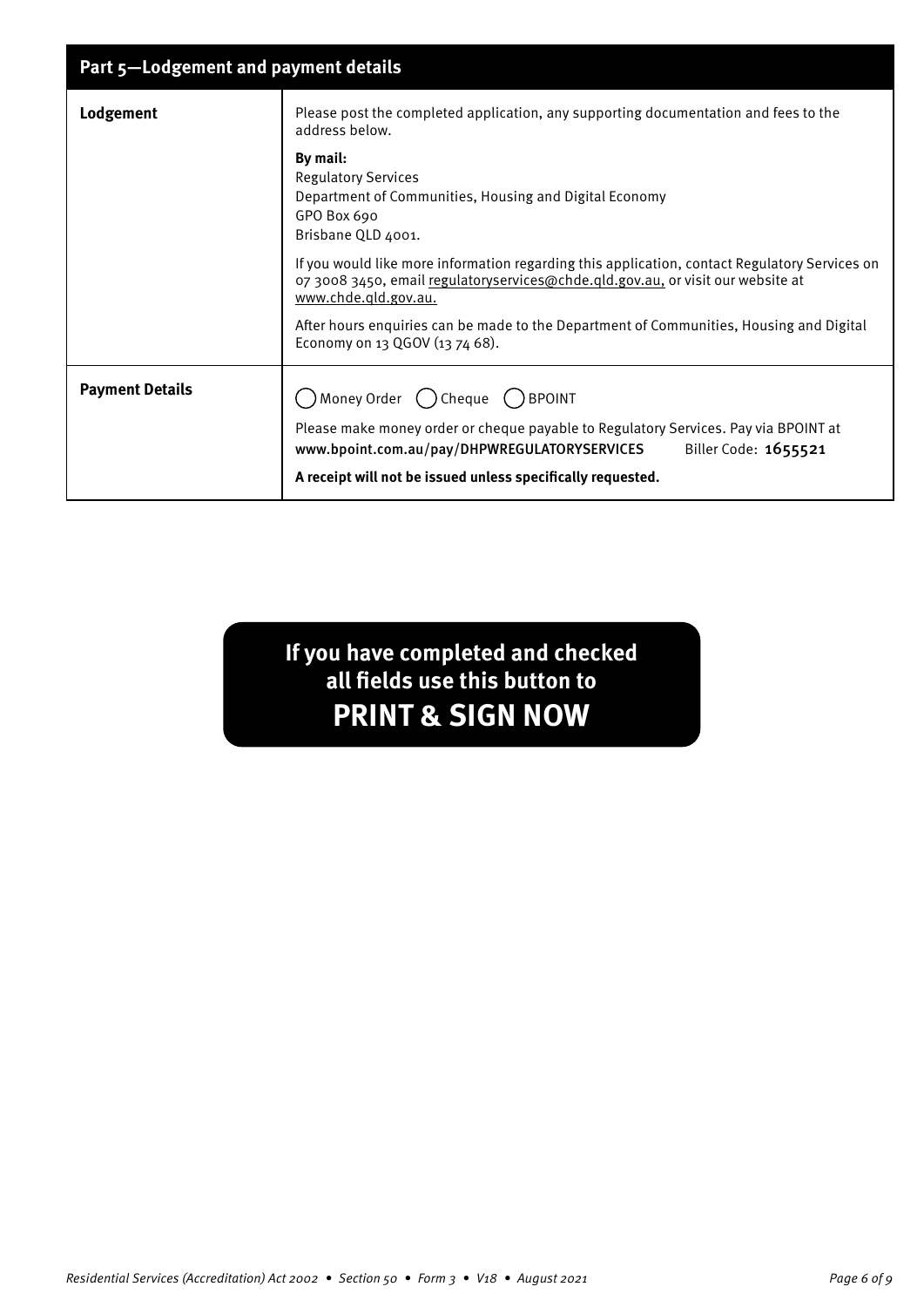# Residential Services Form 3-Notes

## **Application for renewal of accreditation of a residential service**

Residential Services (Accreditation) Act 2002 **This form is effective from 3 September 2018 ABN: 86 504 771 740**



### **Instructions**

An application for renewal of accreditation accompanied by all required documents, **must be lodged by the service provider before the current accreditation expires**. It should not be made more than three months before the date of expiry. Under the Act, failure to lodge the application by the day before the accreditation expires will result in the automatic cancellation of the service's registration. Severe penalties apply for operating an unregistered service.

If there are extenuating circumstances which make it unlikely you will be able to lodge the renewal application in time, you will need to lodge a request with Regulatory Services to extend the due date for lodgement. **As the decision to extend this date must be made before accreditation expires, the request will need to be made at least 7 days before the expiry.**

#### **Self-assessment**

Before lodging this application, you should review the accreditation report provided to you as part of your most recent accreditation process and list the actions you have taken to address suggested areas for improvement since the last accreditation. The list should accompany your application for renewal of accreditation.

A copy of the accreditation report can be obtained from the Regulatory Services either by calling 07 3008 3450 or emailing [regulatoryservices@chde.qld.gov.au](mailto:regulatoryservices%40chde.qld.gov.au?subject=).

#### **Assessment of a residential service**

Renewal of accreditation will require a reassessment of the residential service.

Your application must include:

- 1. An assessment of the residential service building's safety and amenities by local government including:
	- a building compliance notice, issued within the previous 12 months, in relation to MP 5.7—Residential Services Building Standard of the Queensland Development Code.
	- notification of compliance with MP 2.1—Fire Safety in Budget Accommodation Buildings of that Code if accommodating six or more residents.
	- a copy of an up to date fire safety management plan, including fire evacuation and fire training records.

The building compliance notice is issued by local government and notification of compliance with MP 2.1 may be obtained by contacting either the Queensland Fire and Emergency Services or your local council.

2. Any new policies and procedures which you have amended since the accreditation process.

Once the application and all relevant material is lodged this office will conduct an assessment of the service's written policies, procedures and forms. This will be conducted as an audit of available written materials and will establish the continued existence and adequacy of the documents required by the relevant accreditation standards.

An assessment at the residential service will occur to gauge the level of compliance with the accreditation standards. This will involve visiting the residential service to observe the provision of services, conduct discussions with the service provider, associate/s, relevant employees, staff, residents, residents' families or other representatives.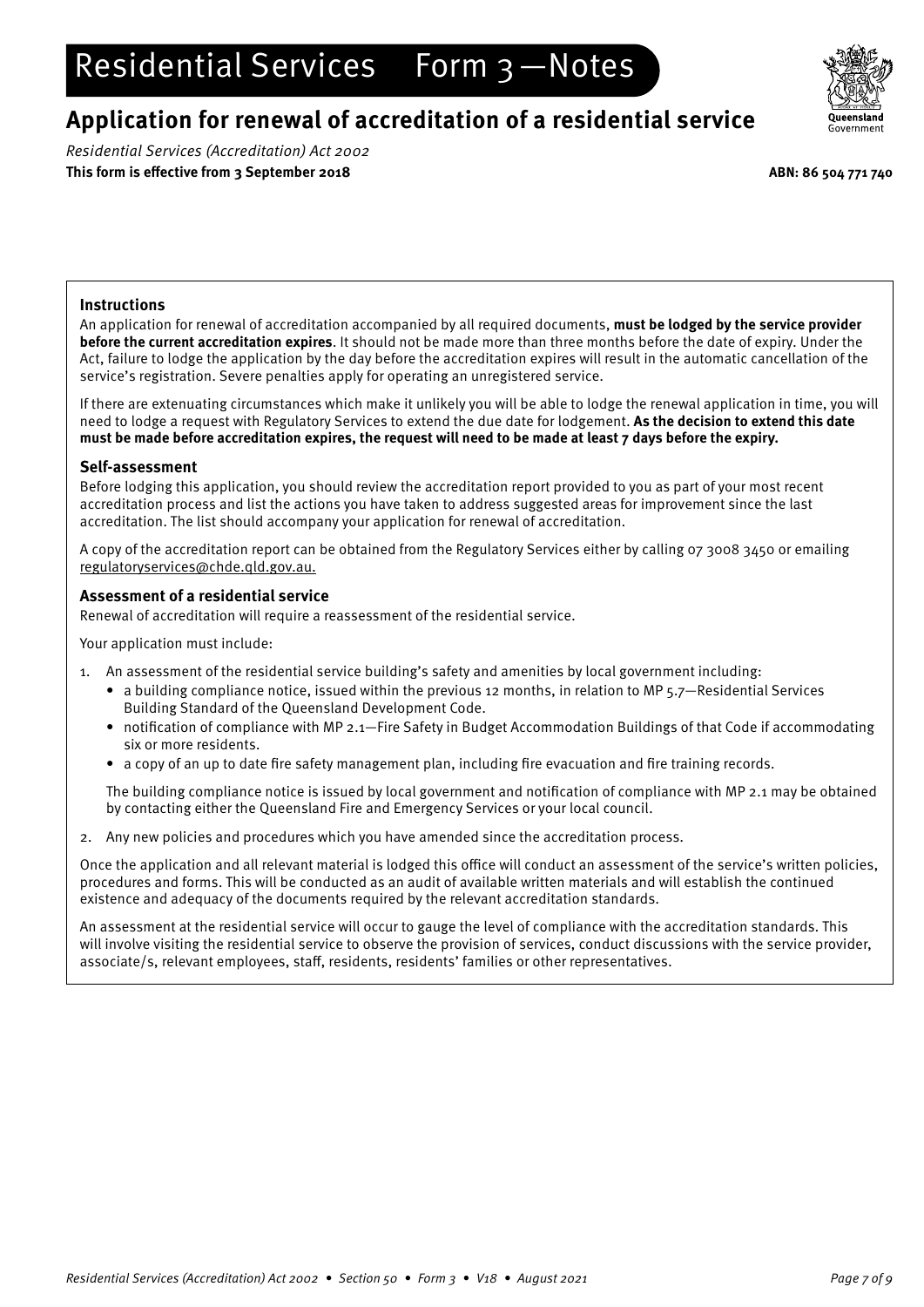### **Definitions**

**Associate** A person is an 'associate' of a service provider for a residential service if the person makes decisions, in the course of the service, that influence the operation of the service, or the health, safety or other interests of residents in the service.

Examples of an associate are

- 1. persons employed by the service provider to:
	- a) negotiate and enter into agreements with residents on the service providers behalf
	- b) make house rules for a registered premises
	- c) manage a personal care service provided to residents in the service
	- d) manage the medication of residents in the service
	- e) manage the finances, or financial transactions of residents in the service.
- 2. for a service provider that is a corporation—an executive officer of the corporation who takes part in the management of the service (i.e. a director or other executive).

A person is not an associate merely because they do one or both of the following:

- 1. collects rent from residents in the service;
- 2. cleans or maintains the registered premises or facilities.

**Building compliance notice** for premises, means a notice, issued by the local government for the local government area in which the premises are situated, stating that the premises comply with the prescribed building requirements.

A **change** to a registered residential service premises means if it is destroyed, damaged, renovated or otherwise changed, in a significant way (section 69). A **change** can also include the where an additional premises is added to the residential service (section  $64$ ).

**Note:** completion of Form 7-Notice of other changes will be required.

A **change** for the purpose of the renewal of accreditation can also include changes to policies, procedures, forms and other areas of improvement.

#### **Fire safety management plan**

For premises that accommodate **six or more people** a fire safety management plan for a building is defined in section 104FC of the Fire and Emergency Services Act 1990 as a plan that states each of the following matters, which must comply with the fire safety standard:

- 3. the allowable number of occupants for the building
- 4. the proposed maintenance schedule for the building's prescribed fire safety installations
- 5. the evacuation plan for evacuating the building's occupants, including occupants with an intellectual or physical disability, in the event of a fire in the building
- 6. proposed training programs for occupants and persons employed in the building about:
	- a) fire management and prevention
	- b) emergency evacuation
- 7. a list of the building's prescribed fire safety installations, together with the brand name and model number of each installation, if applicable.

The fire safety management plan must have attached to it, or be accompanied by, a copy of the building plans, in a reasonable scale, identifying the location of the building's prescribed fire safety installations.

For premises that accommodate a **maximum of four or five residents**, section 10 of the Residential Services (Accreditation) Regulation 2018 requires that a fire safety management plan for a building must state:

- 1. the allowable number of occupants for the premises taking into account room size requirements stated in the prescribed building requirements
- 2. the proposed maintenance schedule for the premises' fire safety equipment
- 3. the evacuation plan for evacuating the premises' occupants, including occupants with an intellectual or physical disability in the event of a fire on the premises
- 4. the proposed training programs for occupants and persons employed on the premises about:
	- a) fire management and prevention
	- b) emergency evacuation
- 5. a list of the premises' fire safety equipment, together with the brand name and model number of each piece of equipment, if applicable.

The fire safety management plan must have attached to or be accompanied by, a copy of the building plans, in a reasonable scale, identifying the location of the premises' fire safety equipment and fire exits.